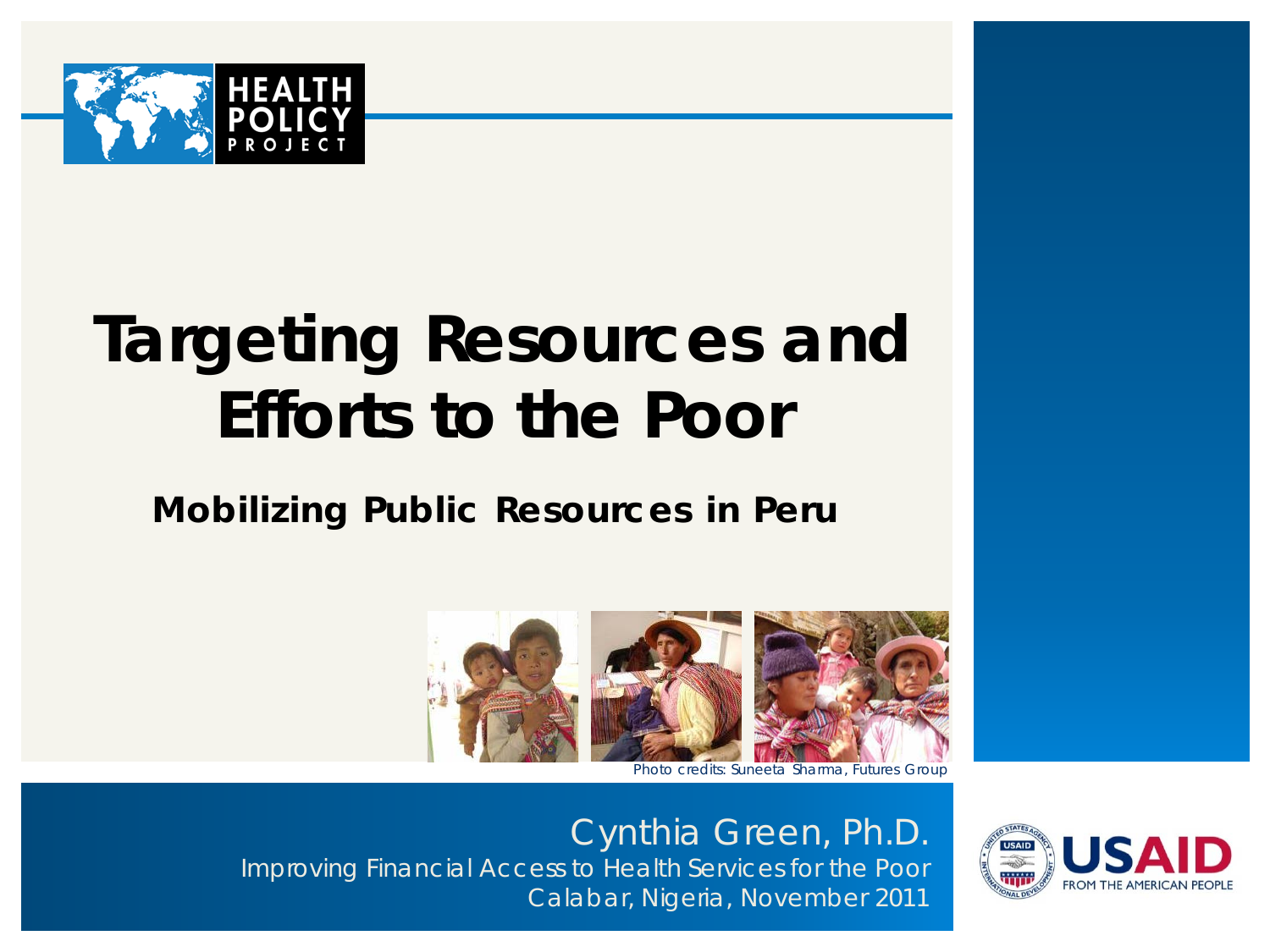### **Peru's FP/RH Landscape**





| Indicator                                    | 2005            |
|----------------------------------------------|-----------------|
| Population                                   | 27.6<br>million |
| Percent Urban                                | 73%             |
| Percent living in poverty                    | 54%             |
| Institutional births                         | 70%             |
| Modern contraceptive<br>prevalence rate      | 47%             |
| Traditional contraceptive<br>prevalence rate | 22%             |
| Unmet need for family<br>planning            | 8%              |

Source: Demographic and Health Survey (DHS) 2004-05 Peru.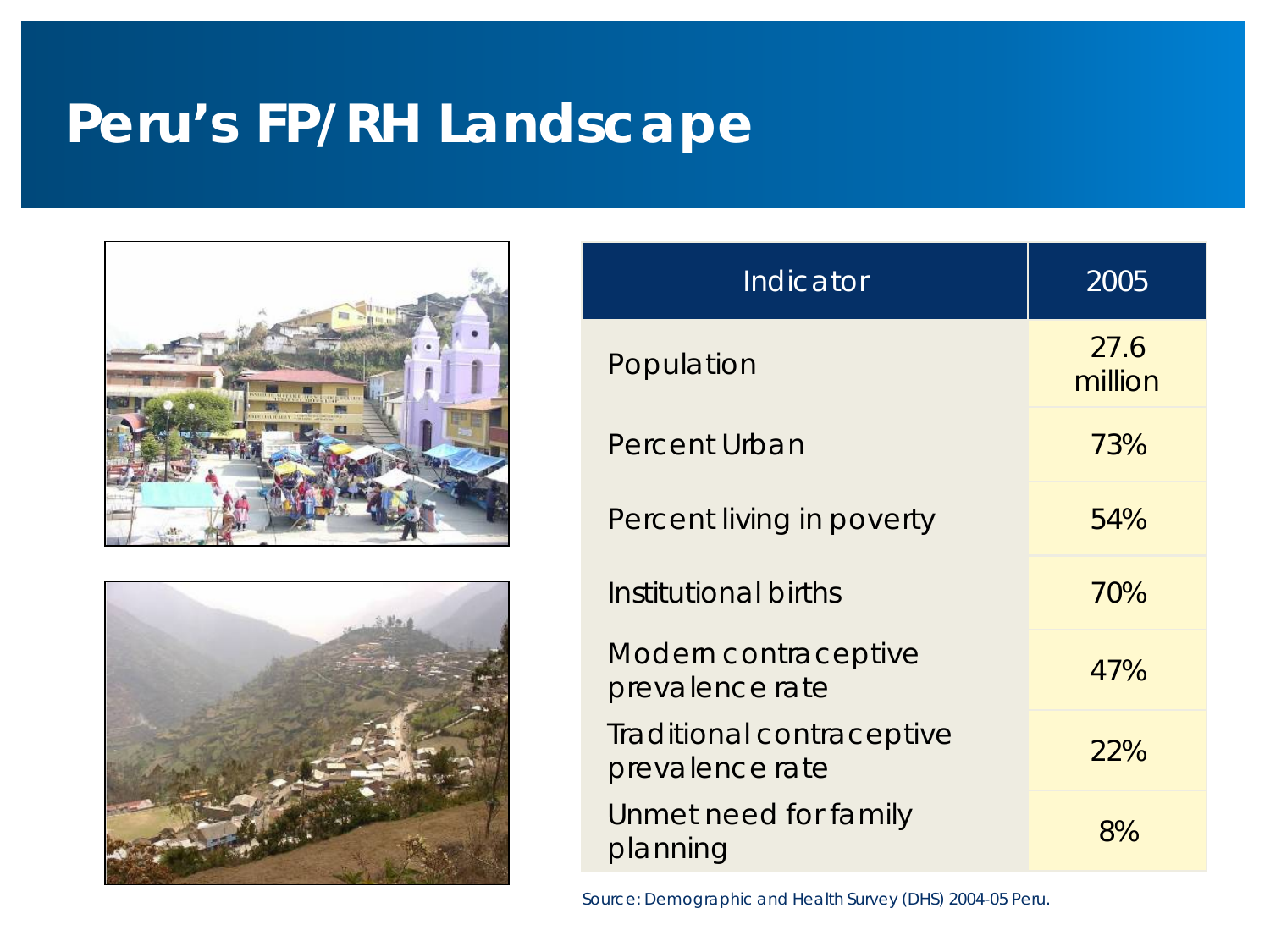### **Intended and Unintended Impacts of Policy Decisions on the Family Planning Market**

#### **1995**

**Ministry of Health mandates FREE family planning for ALL**

#### **2000**

**Donor phaseout**

**Political environment**

**2002–2003 Insufficient budget Frequent stockouts**



Source: Sharma, S., et al. 2006. *Family Planning Market Segmentation in Peru: 1996–2004*. Washington, DC: POLICY Project, Futures Group.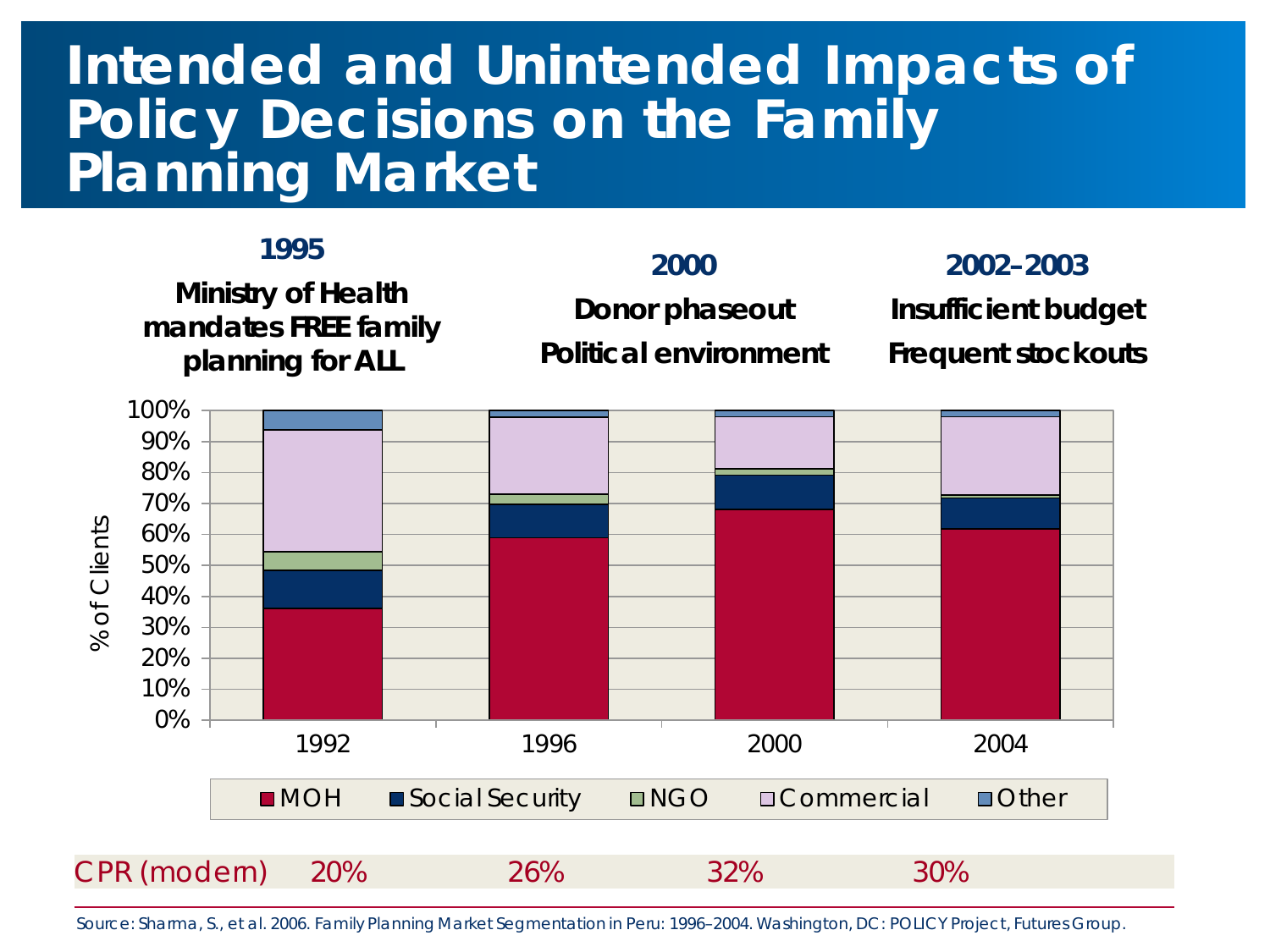### **Decline in Use of Public Services for Family Planning among the Poor**



Source: Sharma, S., et.al. 2006. *Family Planning Market Segmentation in Peru: 1996-2004*. Washington, DC: POLICY Project, Futures Group.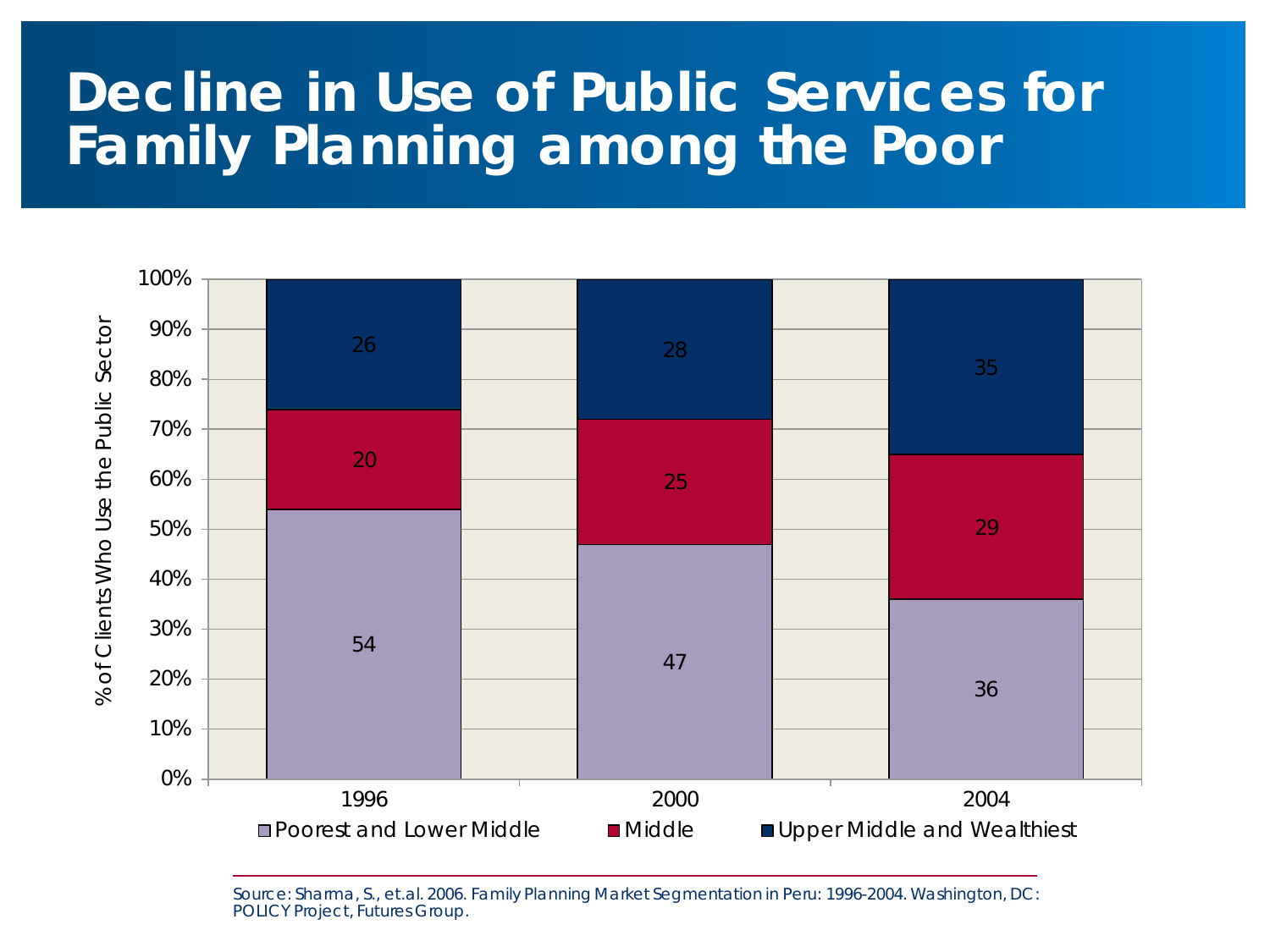## **A Policy Approach to Designing and Implementing Pro-Poor Strategies**





noto credits: Suneeta Sharma, Futures Grou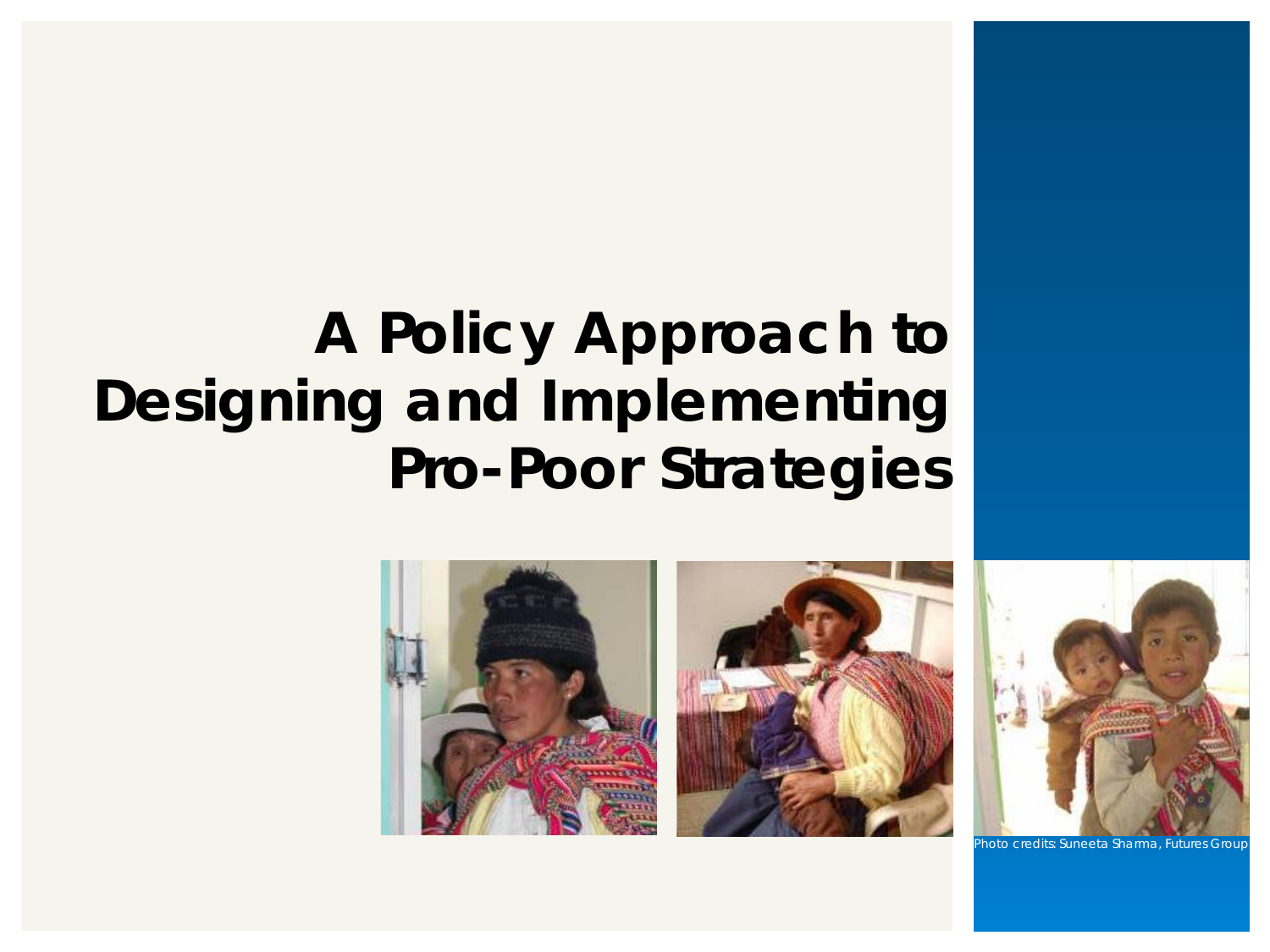### **Using a Systematic Process of Designing, Implementing, and Evaluating Pro-Poor Strategies**

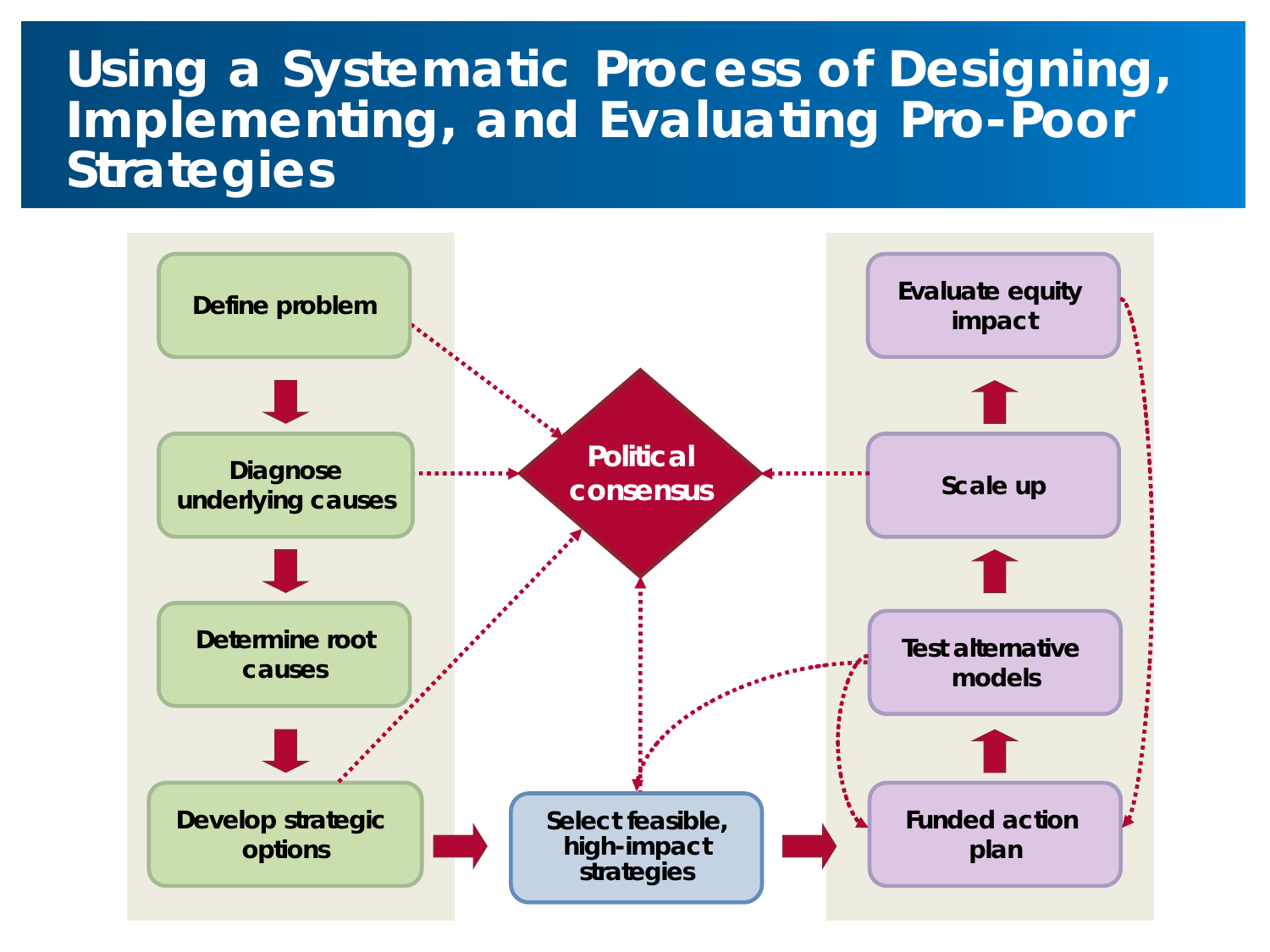## **Engaging the Poor Women in Junín Region**

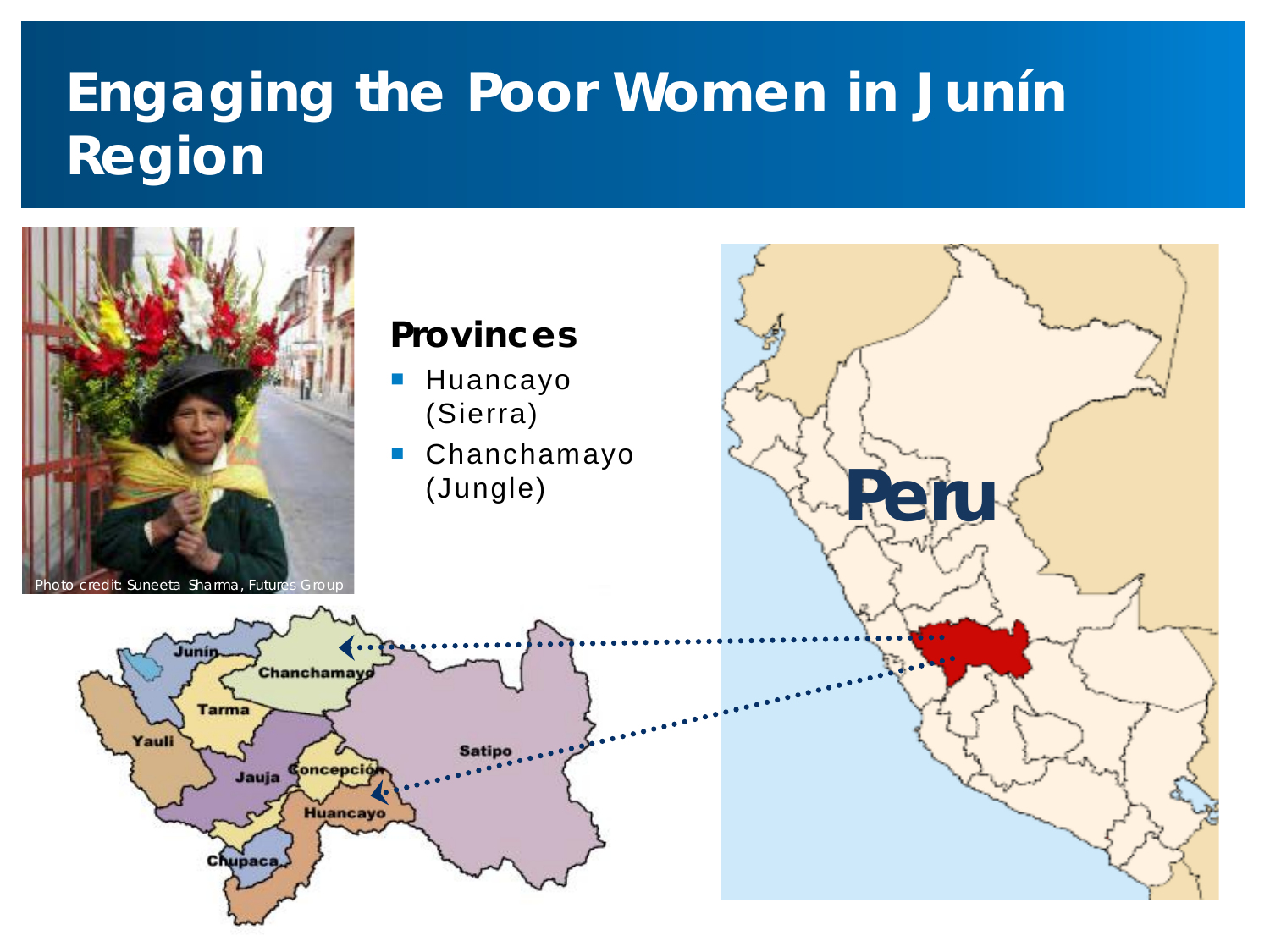## **Diagnosing the Underlying Causes of Low FP Use among the Poor**

### **Regional diagnosis**

- **Market segmentation**
- **Review of policies and financing** mechanisms

### **Data analysis**

- **Feasibility**
- Impact
- **Urgency**

### **Primary data**

- **Focus group** discussions/interviews
- **Poor women and men**
- **Healthcare providers**
- **Local authorities**

### **Key Issues**

Lack of accurate, culturally appropriate information

Limited financing for training, monitoring, and communication campaigns for family planning

Operational barriers due to MOH integrated health model:

- Surgical methods hard to find
- Frequent stockouts
- Informal fees in health centers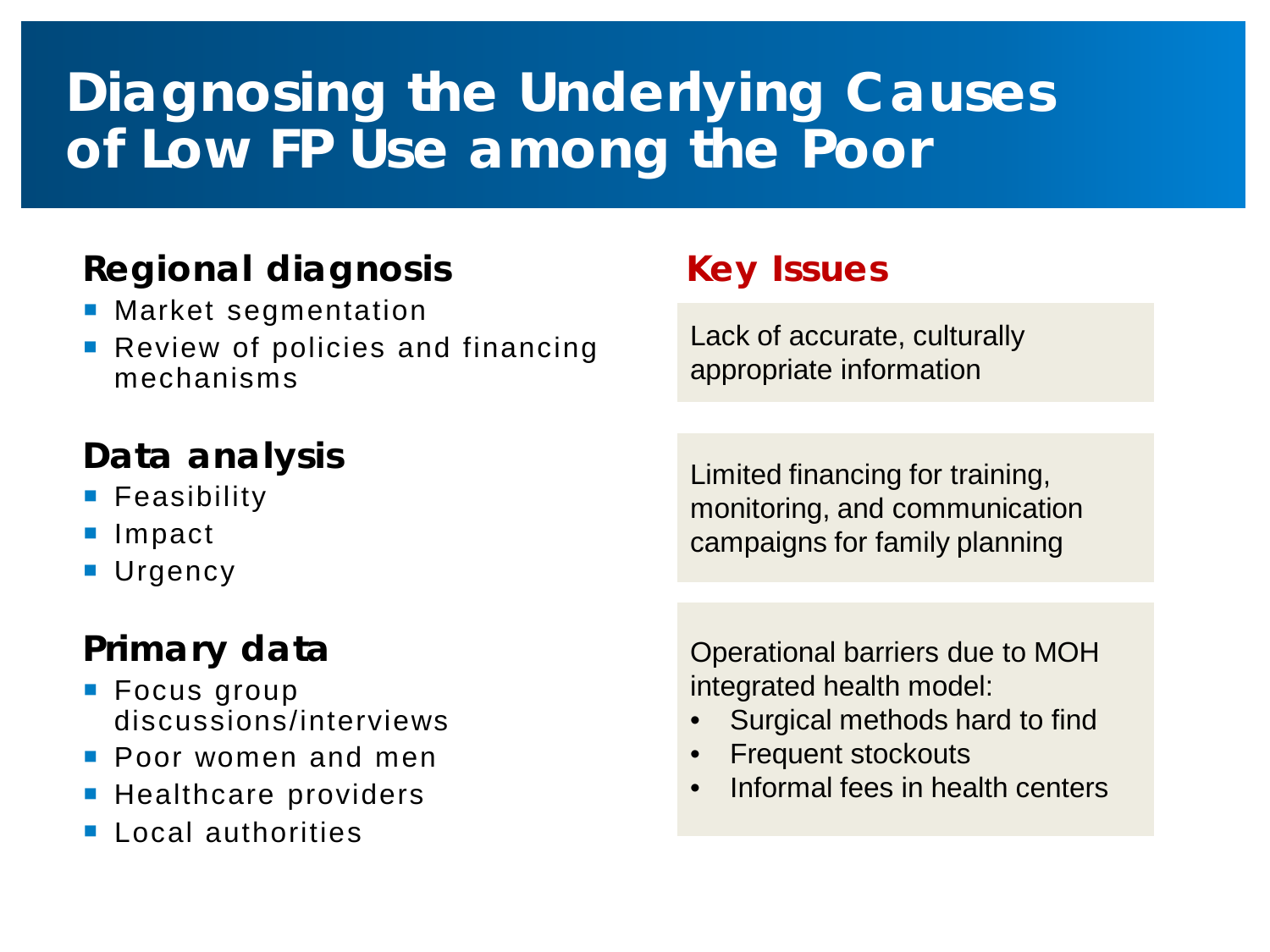### **Developing Strategies to Address Selected Barriers to Access**

- 1. Operationalize the RH information component in JUNTOS (conditional cash transfer program) local
- 2. Mobilize regional/local funds for communication and improving service quality regional
- 3. Ensure inclusion of FP in social insurance for the poor national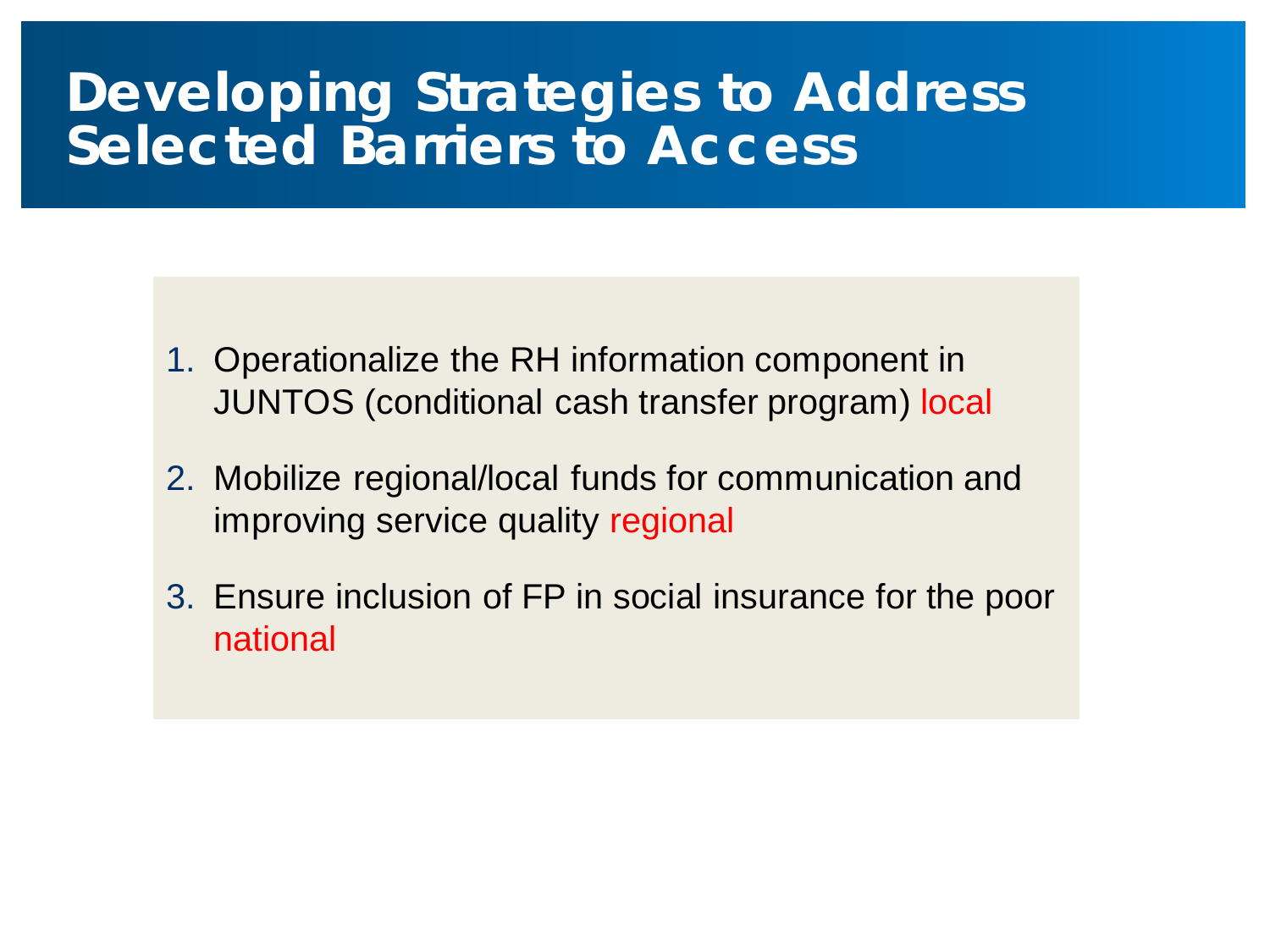### **1. Operationalizing RH Information Component in JUNTOS—A Conditional Cash Transfer Program**

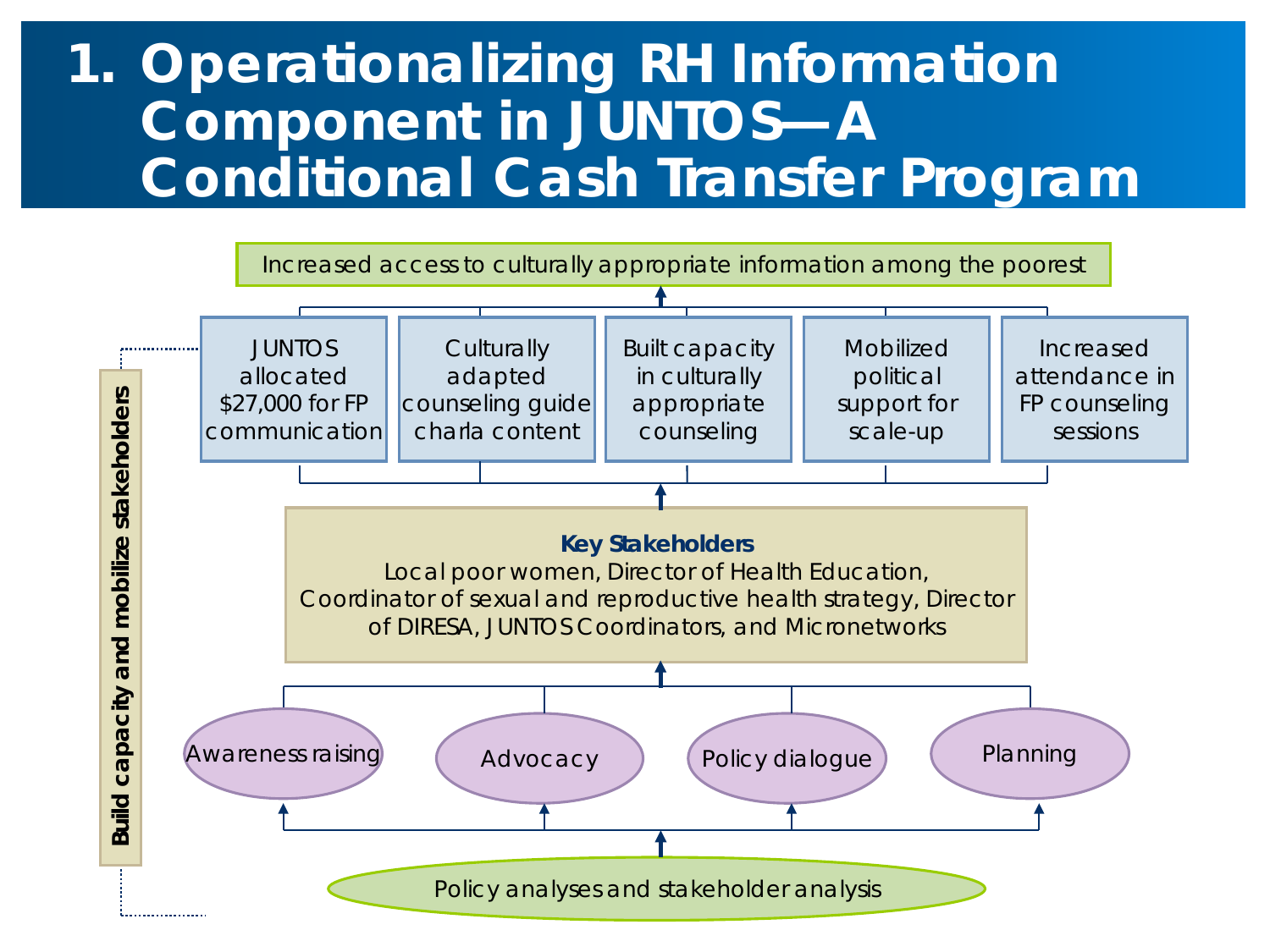### **Increased Access to Culturally Appropriate Information among the Poorest**

- New counseling guides prepared, national training-of-trainers held, and 102 health providers in Junin trained in culturally appropriate counseling
- Training program adapted into distance-learning module on MOH website to serve providers in remote areas



#### **Number of Poorest Women Attending FP Counseling Sessions Increased**



Photo credits: Suneeta Sharma, Futures Group Source: Menotti, E., S. Sharma, and G. Subiria. 2008. Increasing Access to Family Planning Among the Poor in Peru: Building on and Strengthening Financial Mechanisms for the Poor. Washington, DC: Futures Group, Health Policy Initiative, Task Order 1.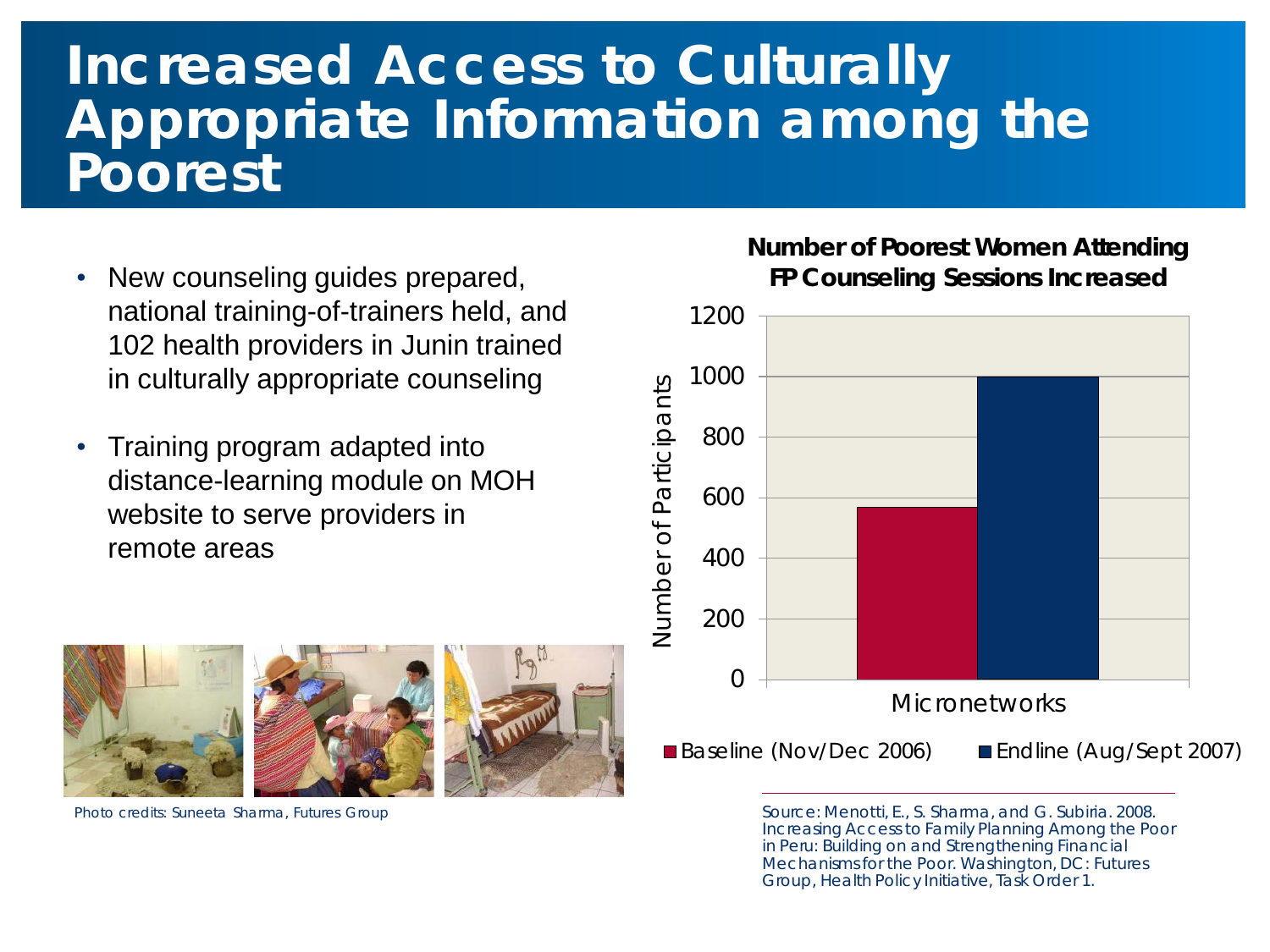### **2. Mobilizing Regional Public Investment Funds for FP/RH**

- **Facilitated collaboration among the** regional health directorate, regional government, university
- Adapted training guide for developing social investment proposals
- Developed new university course on proposal writing
- **National Central University provided** credit and diplomas and waived course fee
- One proposal funded for \$1.8 million to improve access for the poor to RH/maternal and child health





Photo credits: Suneeta Sharma, Futures Group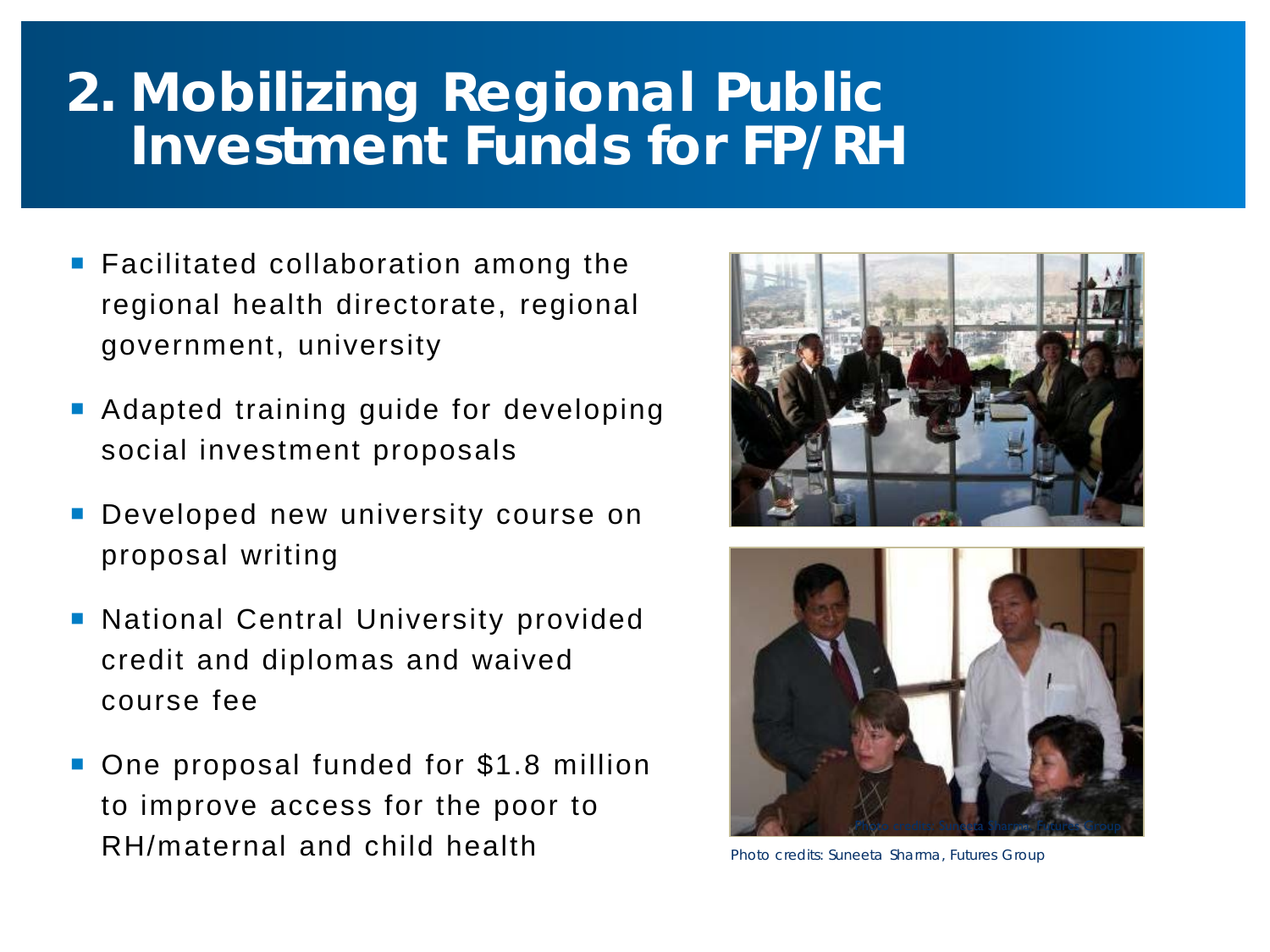### **3. Including FP in the Social Insurance Scheme (SIS) for the Poor in Peru**

• Program to extend health services to the poor

- 94% of beneficiaries are poor or extremely poor
- Geographic targeting to poor areas
- Socioeconomic evaluation
- Funded by Ministry of Finance through regional health directorates
- Reimburses government health facilities for services to SIS beneficiaries
- SIS served 10.4 million beneficiaries in 2006 with a budget of US\$8.6 million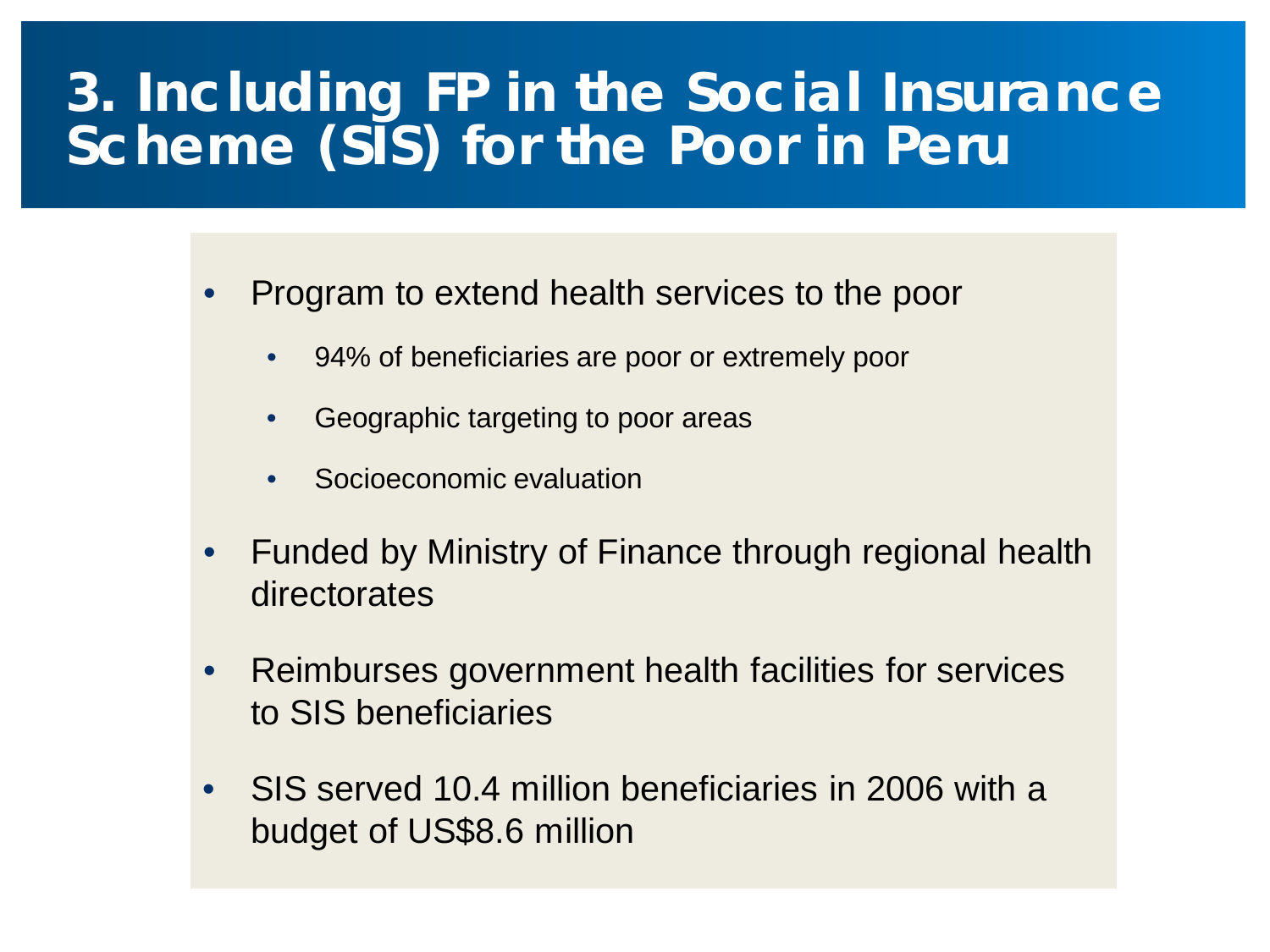### **3. Including FP in the Social Insurance Scheme (SIS) for the Poor in Peru**

**Issue: before 2007, SIS covered only FP** *counseling* **during prenatal and postpartum care**

Steps to policy change:

- Conducted feasibility analysis of including FP into SIS and estimated extra costs
- Shared findings and organized policy dialogue with the MOH, SIS, and Congress
- Built consensus and mobilized political support
- Revised package of services
- Drafted operational guidelines and norms

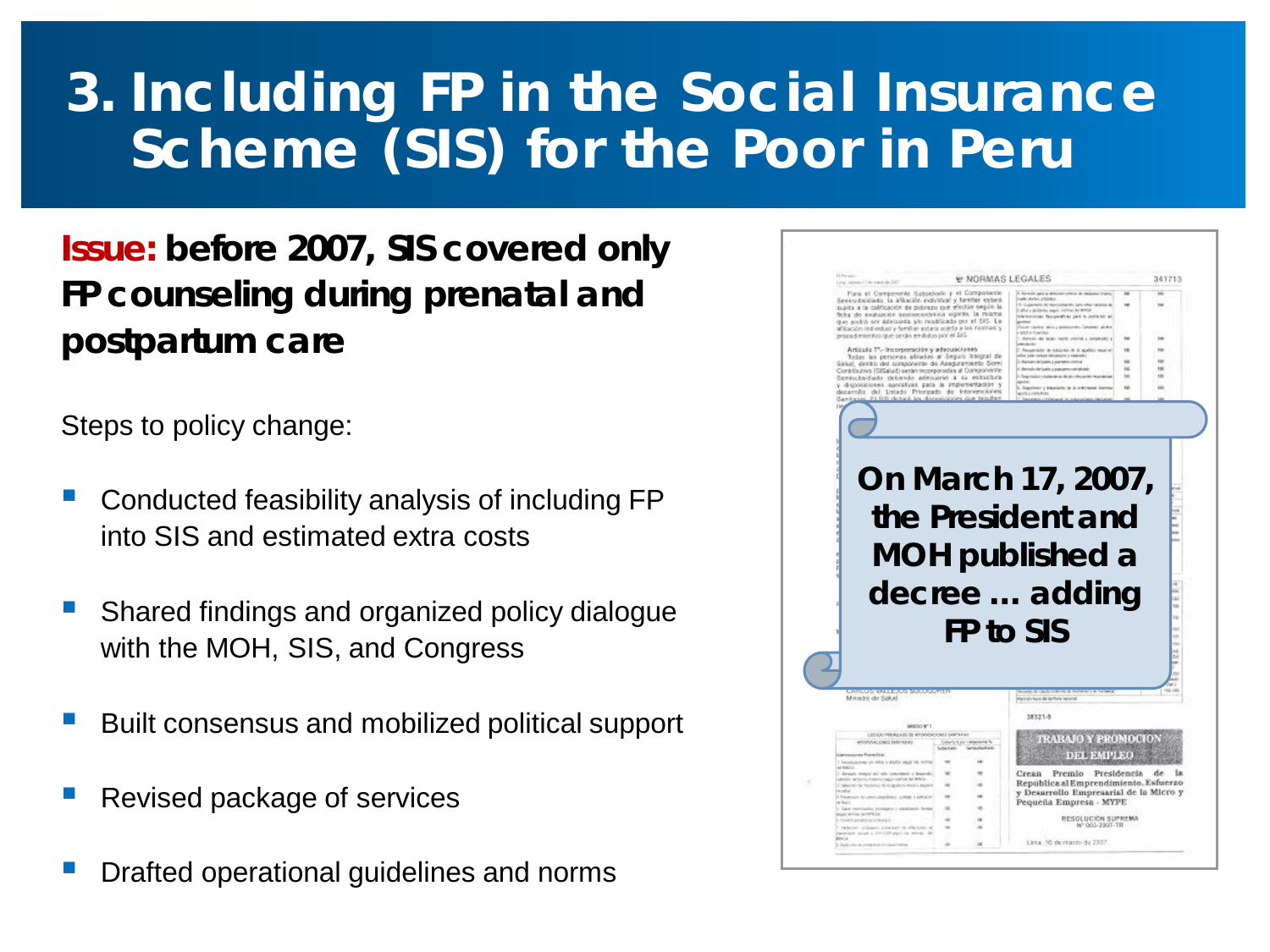### **In summary, this work …**

- **Increased access to culturally appropriate information** among the poorest in selected areas
- Mobilized regional public investment funds
- **Removed operational barriers to the inclusion of FP in the** Social Insurance Scheme for the poor



Photo Credits: Photos 1, 4 Suneeta Sharma, Futures Group | Photos 2, 3 ©iStockphoto.com/Bartosz Hadyniak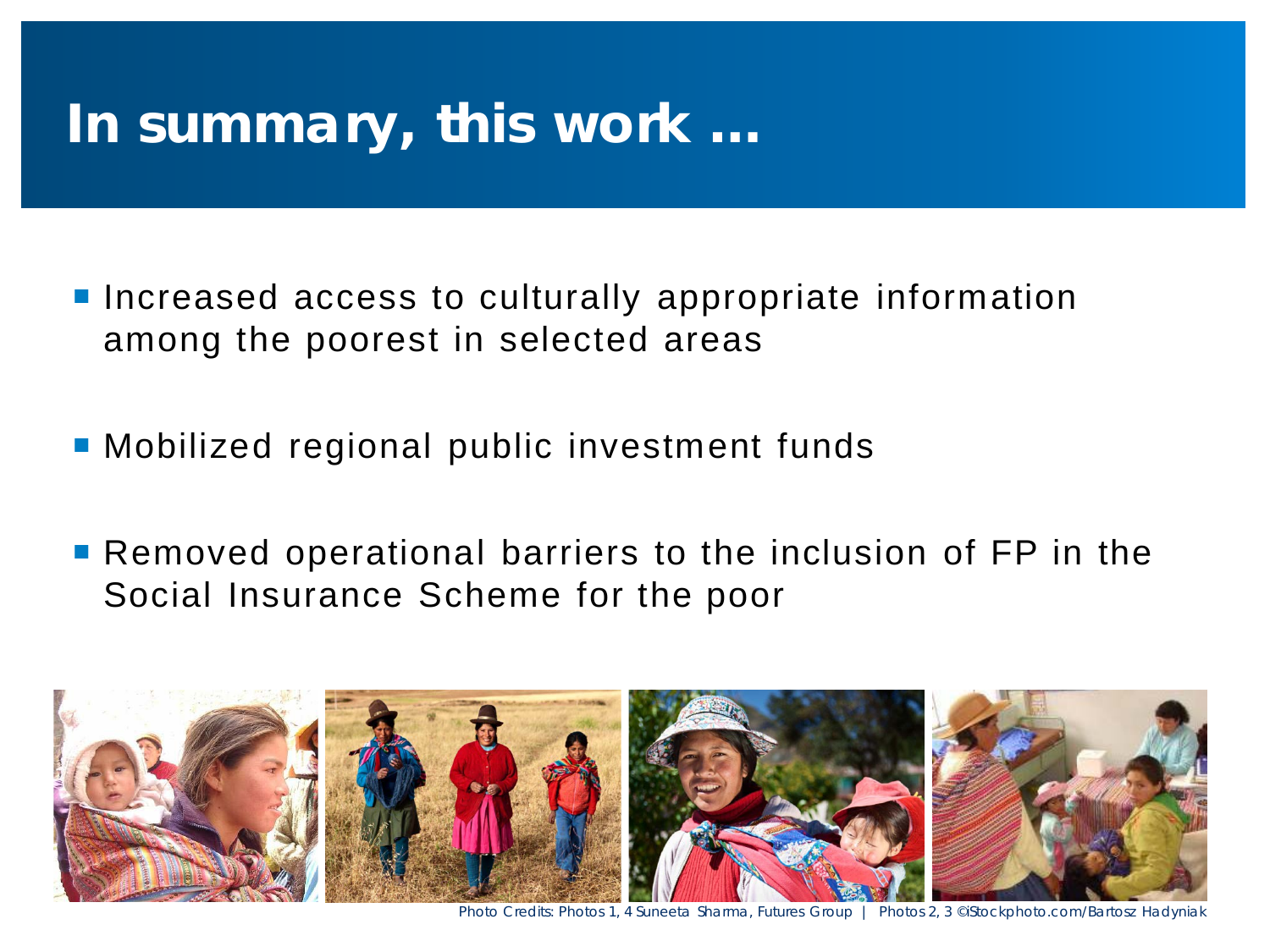## **Lessons Learned about Reaching the Poor in Peru …**

- **Understand dynamic policy environment**
- Support an evidence-based and country-driven process
- Involve the poor in identifying problems and designing solutions
- Build on existing mechanisms
- Design financially sustainable solutions
- Implement evidence-based targeted interventions
- Conduct equity-based monitoring and evaluation



Photo credits: Suneeta Sharma, Futures Group